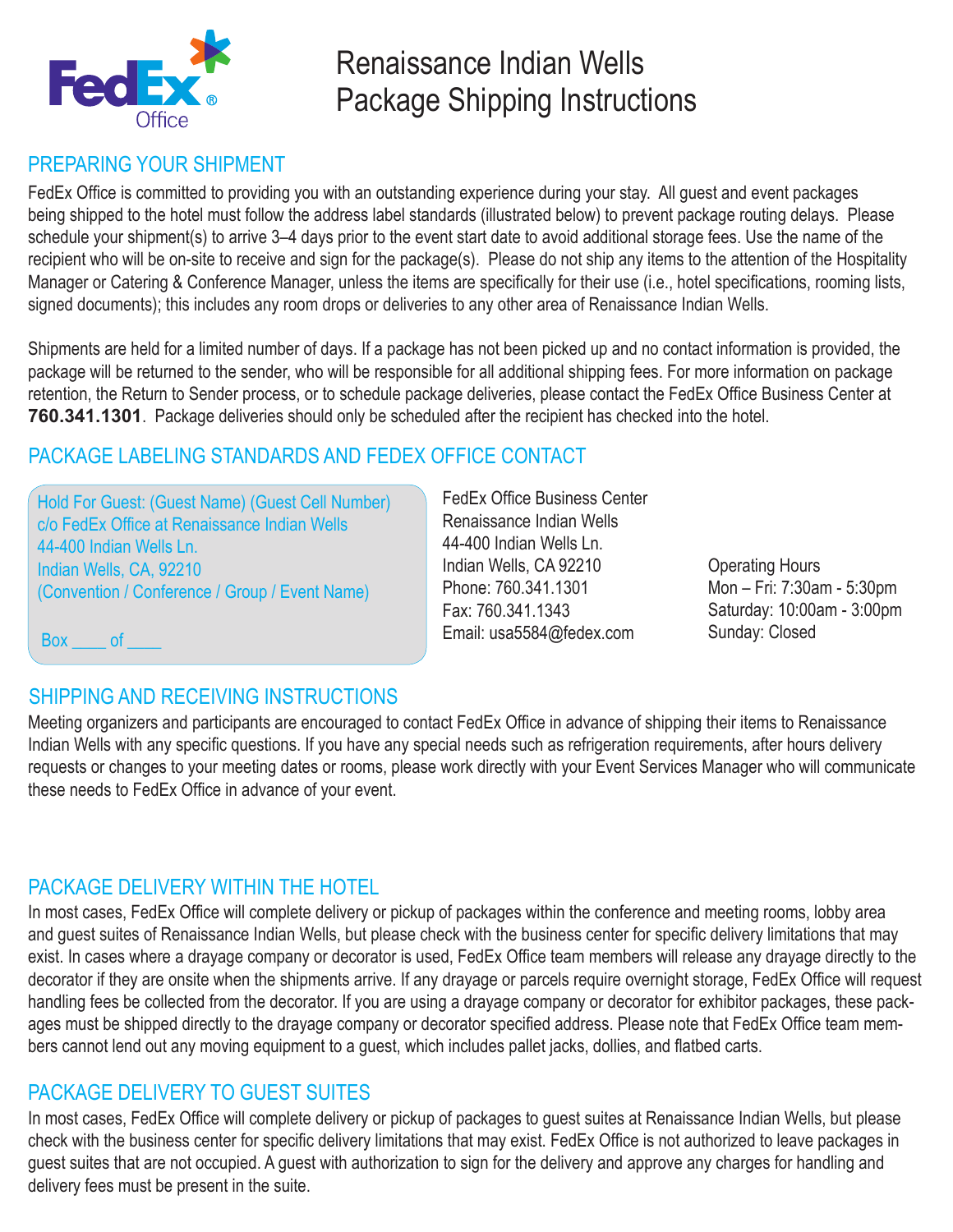

# Renaissance Indian Wells Package Shipping Instructions

### UPON YOUR ARRIVAL

Packages will be available for pickup inside the FedEx Office business center (receiving fee will apply). Pallets, crates, display cases and other heavier items may be scheduled for delivery by contacting our staff at the number located on the previous page (delivery fee will apply). Package deliveries should only be scheduled after the recipient has checked into the hotel. In order to maintain the proper chain of custody, FedEx Office requires the package recipient's signature before a package can be released from FedEx Office. Release signatures are captured at the time of package pickup or package delivery to the recipient.

### UPON YOUR DEPARTURE

All outbound packages must have a completed carrier airbill affixed to each package. Packaging supplies (boxes, tapes, and etc.) are available for purchase within the FedEx Office business center. FedEx Office offers pack and ship services in the business center; while packaging supplies are also available for purchase. FedEx Express® shipping boxes and airbill forms are available and complimentary. Outbound packages to be picked up by a third party courier should be coordinated in advance with a FedEx Office team member. Outbound handling fees will be applied to all packages, regardless of carrier, in addition to shipping/transportation fees.

## PACKAGE HANDLING AND STORAGE FFES

| <b>PACKAGE WEIGHT</b> | <b>PACKAGE PICKUP OR DROP</b><br>OFF BY GUEST | <b>PACKAGE PICKUP OR DELIVERY</b><br>BY FEDEX OFFICE |
|-----------------------|-----------------------------------------------|------------------------------------------------------|
| <b>Flat Envelopes</b> | No Charge                                     | \$5.00                                               |
| $0.0 - 1.0$ lbs.      | $$2.00**$                                     | \$5.00                                               |
| $1.1 - 10.0$ lbs.     | \$10.00                                       | \$15.00                                              |
| $10.1 - 20.0$ lbs.    | \$15.00                                       | \$20.00                                              |
| $20.1 - 30.0$ lbs.    | \$20.00                                       | \$30.00                                              |
| $30.1 - 40.0$ lbs.    | \$25.00                                       | \$40.00                                              |
| $40.1 - 50.0$ lbs.    | \$25.00                                       | \$50.00                                              |
| $50.1 - 60.0$ lbs.    | \$25.00                                       | \$50.00                                              |
| Over 60.0 lbs.        | \$25.00                                       | \$70.00                                              |
| Pallets & Crates*     | \$150.00                                      | \$150.00                                             |

| <b>PACKAGE WEIGHT</b> | <b>STORAGE FEE</b><br><b>AFTER 5 DAYS</b> |
|-----------------------|-------------------------------------------|
| <b>Flat Envelopes</b> | No Charge                                 |
| $0.0 - 10.0$ lbs.     | \$5.00                                    |
| $11.0 - 30.0$ lbs.    | \$10.00                                   |
| $31.0 - 60.0$ lbs.    | \$15.00                                   |
| Over 60.0 lbs.        | \$25.00                                   |
| Pallets & Crates      | \$50.00                                   |
| Over 6.5' in Size     | \$25.00                                   |

A one-time package storage fee will apply to each package received and stored for more than five (5) calendar days. Items measuring over 6.5 feet in size are considered oversize and will be assessed an additional oversize fee if stored for more than five (5) calendar days.

\* For inbound/outbound pallets or crates, the receiving and delivery charges are consolidated into a single fee of \$150.00, which is applied to each pallet/crate handled. A labor fee of \$70.00 per hour will apply for breaking down pallets, building pallets, or excessive package handling/moving due to a customer's request. The labor fee can be charged in 15 minute increments.

\*\* No handling fees will be charged for outbound packages weighing 0-1 pound that are brought to the FedEx Office Business center by a guest.

## TERMS AND CONDITIONS

Receiving, delivery and storage charges are payable at the time of delivery. Recipient may be required to present government-issued photo identification and sign for delivery. Shipper must comply with all applicable local, state and federal laws, including those governing packing, marking, labeling and shipping. OBTAIN FIRE, CASUALTY AND ALL OTHER INSURANCE ON PACKAGE CONTENTS PRIOR TO SHIPPING. Neither the Hotel nor FedEx Office and Print Services, Inc. provide such insurance. Neither the Hotel nor FedEx Office and Print Services, Inc. nor the employees, agents or contractors of either firm will be liable for any damages, whether direct or indirect damages, relating to or arising out of any loss or damage to any package or its contents, unless a package is lost after receipt at the Hotel, in which case such liability shall be limited to the lesser of \$100 or the liability of the carrier indicated above. By sending your package to the Hotel, you agree to be bound by any additional terms and conditions that the Hotel or FedEx Office and Print Services, Inc. may establish from time to time for receiving and delivering of packages.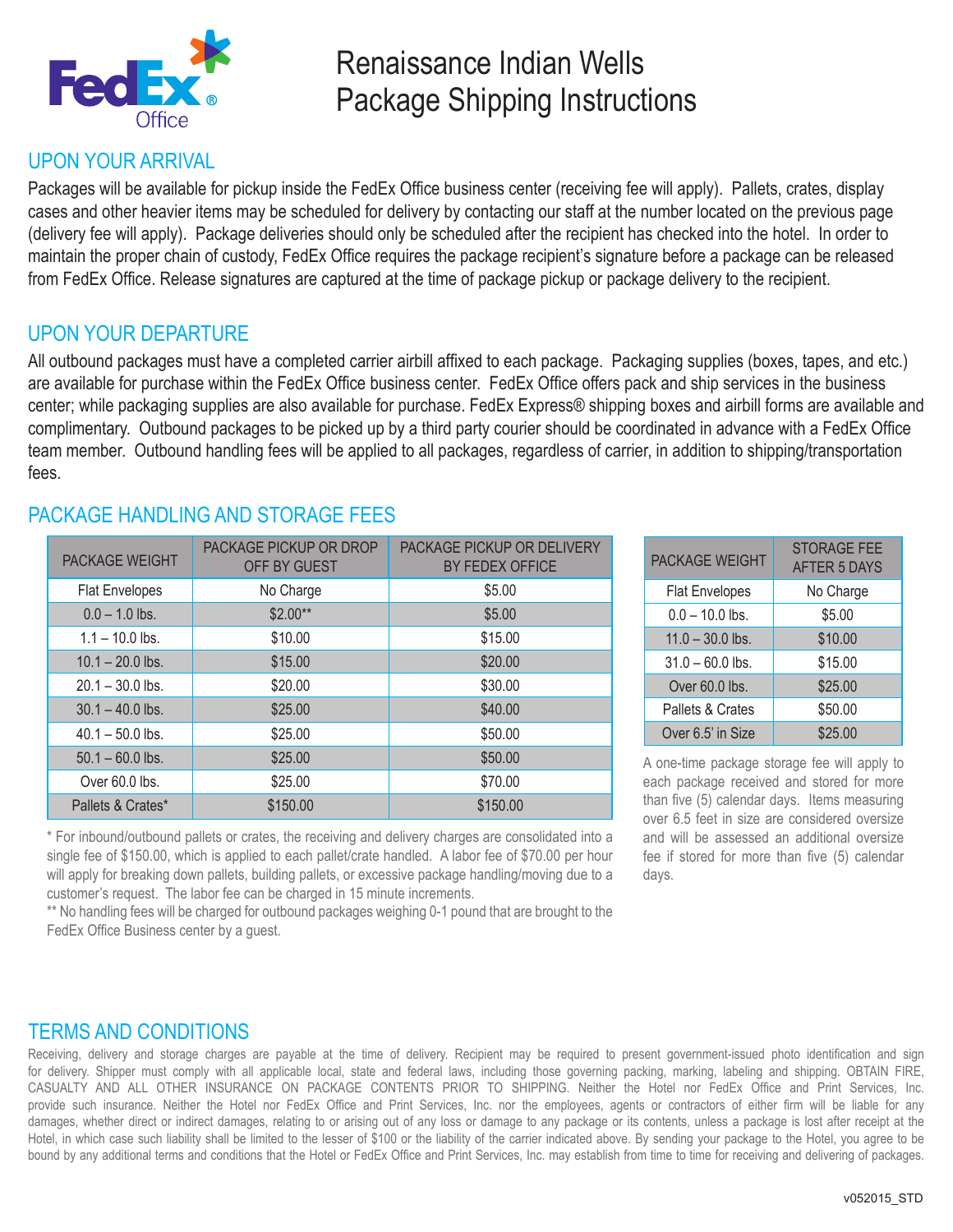

# Renaissance Indian Wells Decorator Package Shipping Instructions

## DECORATOR SHIPPING INSTRUCTIONS

FedEx Office is proud to be a partner of Renaissance Indian Wells in offering Guest Package Services onsite. This service includes receiving all inbound packages shipped to the hotel's physical address. FedEx Office staff is onsite in both the Business Center and the Parcel Office to meet the needs of the guests and employees of the hotel.

FedEx Office understands the role of the Decorator. As such, a customized workflow has been created to allow FedEx Office to effectively operate the parcel area of the property without impeding the work of the Decorator.

#### INBOUND PACKAGES

Two different options are available for every Decorator package arriving at the property's loading dock.

#### A. Immediate Release Packages

Provided that the Decorator is on the property and ready to take possession/custody of the packages upon their arrival, FedEx Office will complete an immediate release of the Decorator labeled packages to the Decorator as soon as packages are received from the carrier.

#### B. Received and Processed Packages

Any Decorator packages received and processed by FedEx Office that are stored overnight will incur applicable receiving fees. Payment by the Decorator will be required at time of package release. As a sign of our partnership with Decorators, we are pleased to offer discounts of the retail handling fees assessed on processed packages.

To provide a seamless experience for guests, and reduce confusion regarding package locations, Decorators are encouraged to emphasize the offsite receiving address for event shipments. This workflow will avoid FedEx Office handling fees on Decorator packages delivered directly to the property.

### OUTBOUND PACKAGES

FedEx Office is available to setup an outbound shipping desk within or nearby the meeting space to handle outbound shipments, as long as advanced notice and approval is provided during the event planning stages. Outbound handling fees apply to all outbound packages taken into possession by FedEx Office.

#### **FedEx Office Business Center**

Renaissance Indian Wells 44-400 Indian Wells Ln. Indian Wells, CA 92210 Hotel Ext: 4645 Phone: 760.341.1301 Fax: 760.341.1343 Email: usa5584@fedex.com

#### **Operating Hours**

Monday–Friday: 7:30am - 5:30pm Saturday: 10:00am - 3:00pm Sunday: Closed

#### **Guest Package Office**

Hotel Ext: 2704 Phone: 760.341.1365 Email: pm5584@fedex.com

### TERMS AND CONDITIONS

Receiving, delivery and storage charges are payable at the time of delivery. Recipient may be required to present government-issued photo identification and sign for delivery. Shipper must comply with all applicable local, state and federal laws, including those governing packing, marking, labeling and shipping. OBTAIN FIRE, CASUALTY AND ALL OTHER INSURANCE ON PACKAGE CONTENTS PRIOR TO SHIPPING. Neither the Hotel nor FedEx Office and Print Services, Inc. provide such insurance. Neither the Hotel nor FedEx Office and Print Services, Inc. nor the employees, agents or contractors of either firm will be liable for any damages, whether direct or indirect damages, relating to or arising out of any loss or damage to any package or its contents, unless a package is lost after receipt at the Hotel, in which case such liability shall be limited to the lesser of \$100 or the liability of the carrier indicated above. By sending your package to the Hotel, you agree to be bound by any additional terms and conditions that the Hotel or FedEx Office and Print Services, Inc. may establish from time to time for receiving and delivering of packages.